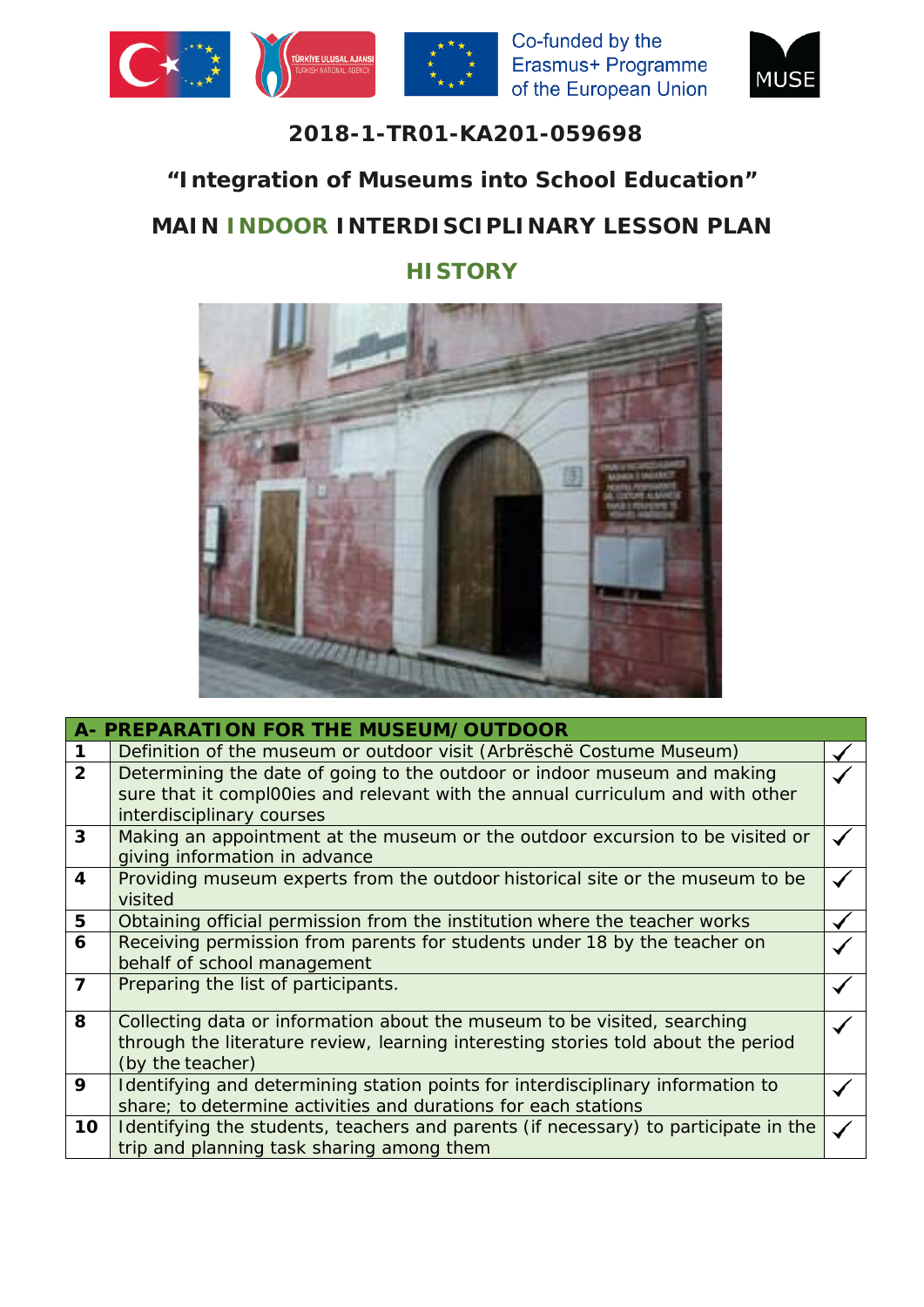| 11              | Making a calculation for approximately expected expenses of the course to be    |  |
|-----------------|---------------------------------------------------------------------------------|--|
|                 | held in the museum or outdoor excursion                                         |  |
| 12 <sub>2</sub> | Knowing the general facilities of the museum in advance and preparing the       |  |
|                 | excursion plan (toilet, parking, cafeteria, stopover for breaks, etc.)          |  |
| 13              | Determining and setting up the rules that the students will obey in the museum  |  |
|                 | or the outdoor excursion and to remind these rules to the participants          |  |
| 14              | Giving information about the museum or outdoor excursion visit                  |  |
| 15              | Preparing the museum or outdoor excursion lesson plan                           |  |
| 16              | Preparing activities, worksheets, pre-test and post-test questionnaires and     |  |
|                 | evaluation scales for these documents.                                          |  |
| 17              | Preparation and taking security measures related to the trip.                   |  |
| 18              | Implementation of a knowledge test to increase students' curiosity and motivate |  |
|                 | them for expeditionary learning before the trip                                 |  |

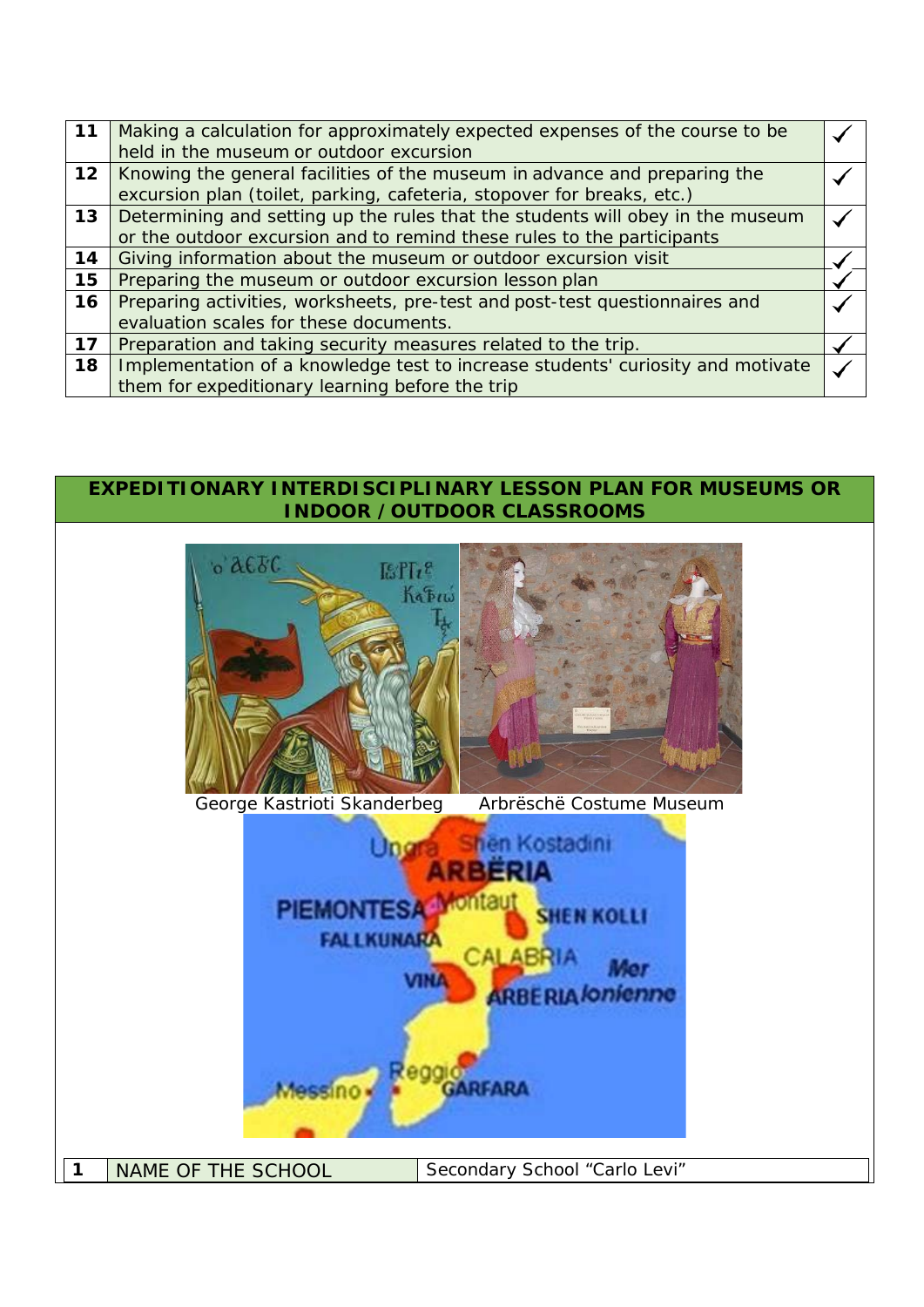| $\overline{2}$          | <b>LESSON</b>                    | History Albanian Community in Calabria, customs |
|-------------------------|----------------------------------|-------------------------------------------------|
|                         |                                  | and traditions                                  |
| $\mathbf{3}$            | <b>CLASS / CLASSES</b>           | $11 - 13$ years old students                    |
| $\overline{\mathbf{4}}$ | <b>TOTAL TIME</b>                | 240'                                            |
|                         |                                  | 4 hours                                         |
| 5                       | <b>MUSEUM TO VISIT</b>           | Arbrëschë Costume Museum (Vaccarizzo            |
|                         |                                  | Albanese)                                       |
| 6                       | PLACE AND TIME OF                | School yard - 08.30 AM                          |
|                         | <b>DEPARTURE</b>                 |                                                 |
| $\overline{7}$          | PLACE AND TIME OF ARRIVAL        | School yard -12.30 AM                           |
| 8                       | AIMS / OBJECTIVES                | AIMS:                                           |
|                         |                                  |                                                 |
|                         |                                  | 1. To learn more in a practical way             |
|                         |                                  |                                                 |
| 9                       | <b>OUTDOOR EXPEDITIONARY</b>     | 2 teachers                                      |
|                         | LESSON STAFF (PARENTS /          |                                                 |
|                         | <b>TEACHERS)</b>                 |                                                 |
| 10                      | <b>TRANSPORTER &amp; VEHICLE</b> | School bus                                      |
|                         | <b>INFORMATION</b>               |                                                 |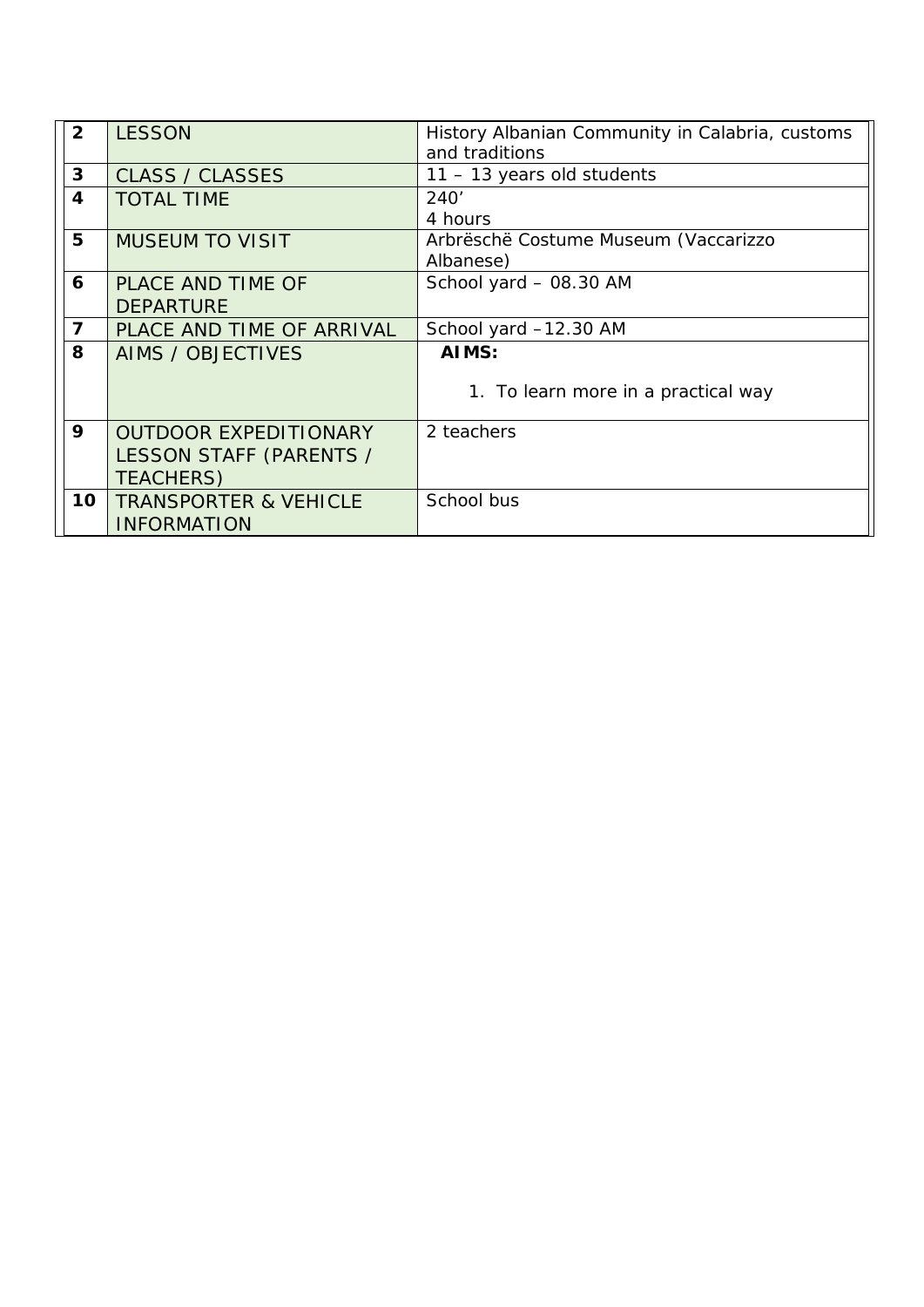|                                                                                                      |                   |                                                                                                                                            |                                         | <b>B-DURING MUSEUM/OUTDOOR SITES EXPEDITIONARY VISITS</b>                                                                                                                          |                                             |                 |  |
|------------------------------------------------------------------------------------------------------|-------------------|--------------------------------------------------------------------------------------------------------------------------------------------|-----------------------------------------|------------------------------------------------------------------------------------------------------------------------------------------------------------------------------------|---------------------------------------------|-----------------|--|
|                                                                                                      |                   |                                                                                                                                            | <b>HISTORY LESSON DAILY COURSE PLAN</b> |                                                                                                                                                                                    |                                             |                 |  |
|                                                                                                      | <b>CLASS</b>      | $11 - 13$<br>years<br>old                                                                                                                  | <b>SUBJECT</b><br>/ TOPIC               | *General information on George<br>Kastrioti Skanderbeg, hero of the<br>Albanian communities of Calabria,<br>who arrived in the fifteenth<br>century.<br>*Information regarding the | <b>DATE</b><br><b>COURSE</b><br><b>HOUR</b> | 240'<br>4 hours |  |
|                                                                                                      |                   |                                                                                                                                            |                                         | establishment of Albanian<br>communities in Calabria.<br>*Recognition of Albanian villages<br>on a map of the region.                                                              |                                             |                 |  |
|                                                                                                      |                   |                                                                                                                                            |                                         | *History and regional development<br>from the 15 <sup>th</sup> century to date.<br>*Customs, traditions and usage of                                                               |                                             |                 |  |
|                                                                                                      |                   |                                                                                                                                            |                                         | Albanian communities.                                                                                                                                                              |                                             |                 |  |
|                                                                                                      |                   | <b>OBJECTIVES:</b><br>1. To have a direct and indirect relation of the museum or open-air environment<br>with the lesson content at school |                                         |                                                                                                                                                                                    |                                             |                 |  |
|                                                                                                      |                   | 2. To relate the visited place with other disciplines and subjects                                                                         |                                         |                                                                                                                                                                                    |                                             |                 |  |
|                                                                                                      |                   | 3. To make historical outlines of the aforementioned period (Calabria in the<br>fifteenth century)                                         |                                         |                                                                                                                                                                                    |                                             |                 |  |
|                                                                                                      | <b>OBJECTIVES</b> | 4. To have information about the conception and main characteristics of the<br>many Albanian settlements                                   |                                         |                                                                                                                                                                                    |                                             |                 |  |
| 5. To study of the most important historical figures linked to the Albanian<br>community in Calabria |                   |                                                                                                                                            |                                         |                                                                                                                                                                                    |                                             |                 |  |
|                                                                                                      |                   |                                                                                                                                            | from this cultural group                | 6. To make the students aware of the still prevailing traditions and customs                                                                                                       |                                             |                 |  |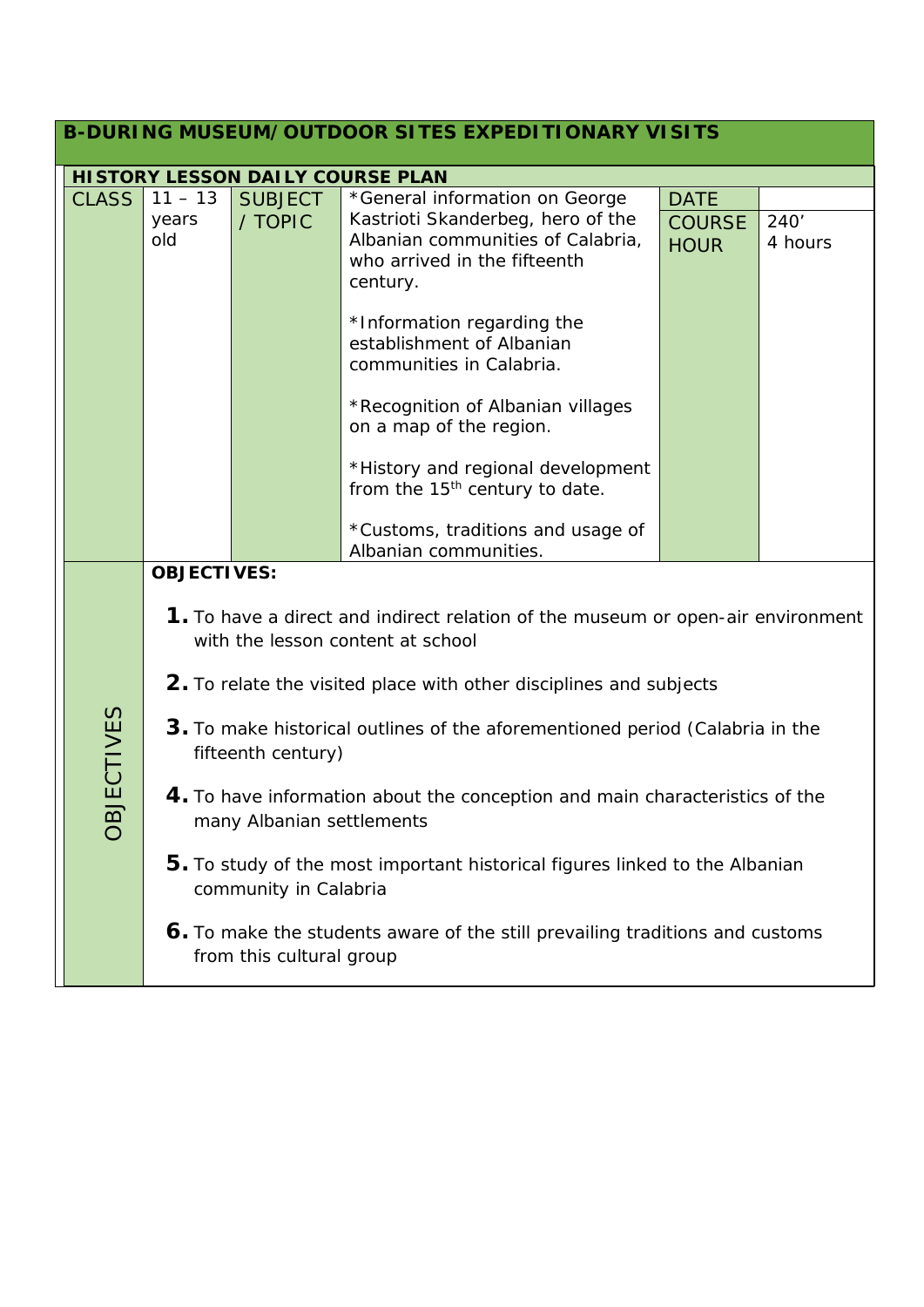|                                       |                                         | <b>TEACHERS:</b>                                               |                                                                                                                                                                                                                                                                                        |  |  |  |
|---------------------------------------|-----------------------------------------|----------------------------------------------------------------|----------------------------------------------------------------------------------------------------------------------------------------------------------------------------------------------------------------------------------------------------------------------------------------|--|--|--|
|                                       |                                         |                                                                | 1. Are able to plan and organise interactive interdisciplinary lessons.                                                                                                                                                                                                                |  |  |  |
|                                       |                                         |                                                                | 2. Acquire knowledge about the historical and geographical context of the<br>several settlements.                                                                                                                                                                                      |  |  |  |
|                                       |                                         | 3.                                                             | Develop interdisciplinary skills.                                                                                                                                                                                                                                                      |  |  |  |
|                                       |                                         | <b>STUDENTS:</b>                                               |                                                                                                                                                                                                                                                                                        |  |  |  |
|                                       |                                         |                                                                | 1. Distinguish between the different historical periods (History).                                                                                                                                                                                                                     |  |  |  |
|                                       | <b>ACHIEVEMENTS</b>                     | (History).                                                     | 2. Identify the causes behind the appearance of Albanian colonies in Calabria                                                                                                                                                                                                          |  |  |  |
|                                       |                                         |                                                                | 3. Become acquainted with the different villages and their location in the<br>region of Calabria (Geography).                                                                                                                                                                          |  |  |  |
|                                       |                                         |                                                                | 4. Are informed about the traditions, customs and usages still upheld<br>nowadays (Visual Arts).                                                                                                                                                                                       |  |  |  |
|                                       |                                         |                                                                | 5. Enjoy being in the historic centre of Albanian villages.                                                                                                                                                                                                                            |  |  |  |
|                                       |                                         |                                                                | 6. Use the incentive to discover.                                                                                                                                                                                                                                                      |  |  |  |
|                                       |                                         |                                                                | 7. Improve research skills.                                                                                                                                                                                                                                                            |  |  |  |
|                                       |                                         |                                                                | 8. Learn through curiosity and exploration.                                                                                                                                                                                                                                            |  |  |  |
|                                       |                                         |                                                                | 9. Gain the ability to express their ideas.                                                                                                                                                                                                                                            |  |  |  |
|                                       |                                         |                                                                | 10. Develop the ability to make a connection between nature and real life.                                                                                                                                                                                                             |  |  |  |
| <b>CONCEPTS AND</b><br><b>TARGETS</b> |                                         |                                                                | * THEMATIC: Albanian community in Calabria from the 15 <sup>th</sup> century<br>* SPECIFIC: History, common usages, customs and art forms of<br>the Albanian community in the region of Calabria<br>* RELATIONSHIP BETWEEN DISCIPLINES: Associating with<br>Geography - Arts - History |  |  |  |
|                                       | <b>METHODS AND</b><br><b>TECHNIQUES</b> |                                                                | 1. Classroom lessons<br>2. Visits<br>3. Role playing<br>4. Practical activities<br>5. Discussion<br>6. Developing Opinions<br>7. Demonstration<br>8. Organising exhibitions<br>9. Working with groups                                                                                  |  |  |  |
|                                       |                                         | <b>TOOL-MATERIAL</b><br>(Products to be<br>used in the course) | 1. PC<br>2. LIM<br>3. Books                                                                                                                                                                                                                                                            |  |  |  |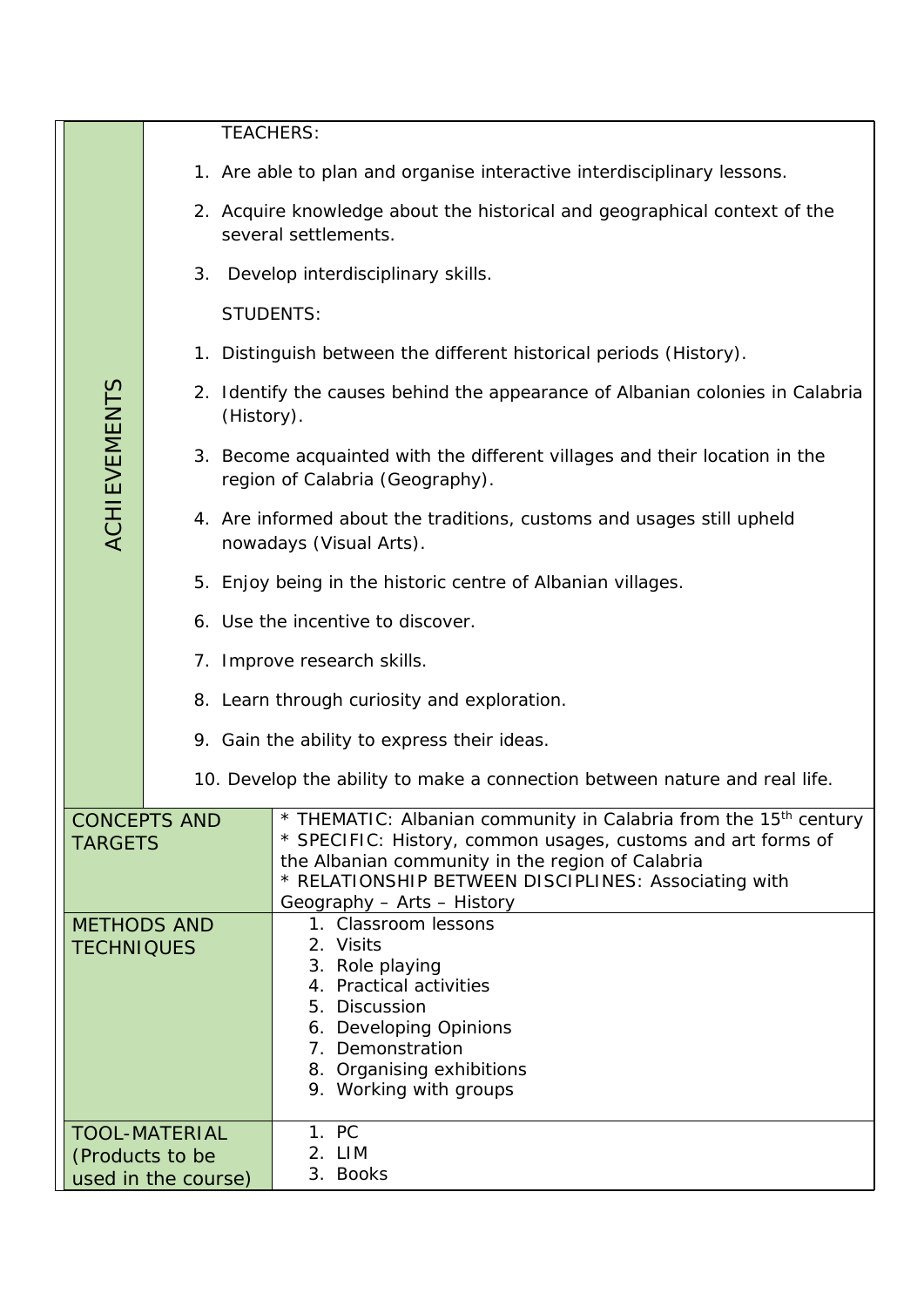|                                               | 4. Colours<br>5. Paper<br>6. Internet<br>7. Notepad<br>8. Pen<br>9. Paper<br>10. Painting pens<br>11. Postcards, photos and pictures |                                                                                                                          |
|-----------------------------------------------|--------------------------------------------------------------------------------------------------------------------------------------|--------------------------------------------------------------------------------------------------------------------------|
| <b>ACTIVITIES TO BE</b><br><b>IMPLEMENTED</b> |                                                                                                                                      | "Observation of the students' impressions while visiting<br>Albanian communities" as well as visits, role playing,       |
|                                               | explanation                                                                                                                          | PROCESSING AND IMPLEMENTATION OF THE LESSON                                                                              |
|                                               |                                                                                                                                      | Observing the different Albanian                                                                                         |
|                                               | <b>OBSERVATION</b>                                                                                                                   | settlements present in Calabria.                                                                                         |
|                                               |                                                                                                                                      | 1. The teacher explains the historical<br>causes that led to the foundation of<br>Albanian colonies in Calabria.         |
|                                               | <b>INFORMING</b>                                                                                                                     | 2. The history teacher provides<br>information on the history and location of<br>each village on the regional territory. |
|                                               |                                                                                                                                      | 3. The teacher provides information on the<br>Albanian Costume Museum in Vaccarizzo<br>Albanese.                         |
|                                               | <b>DATA COLLECTION</b>                                                                                                               | Noticing the evolution of each community<br>along with its common usages, traditions<br>and customs.                     |
| <b>ROCESS</b><br>$\overline{\mathbf{a}}$      | <b>SAMPLE</b><br><b>COLLECTION (IF</b><br><b>AVAILABLE)</b>                                                                          | 117777777777777744444444422                                                                                              |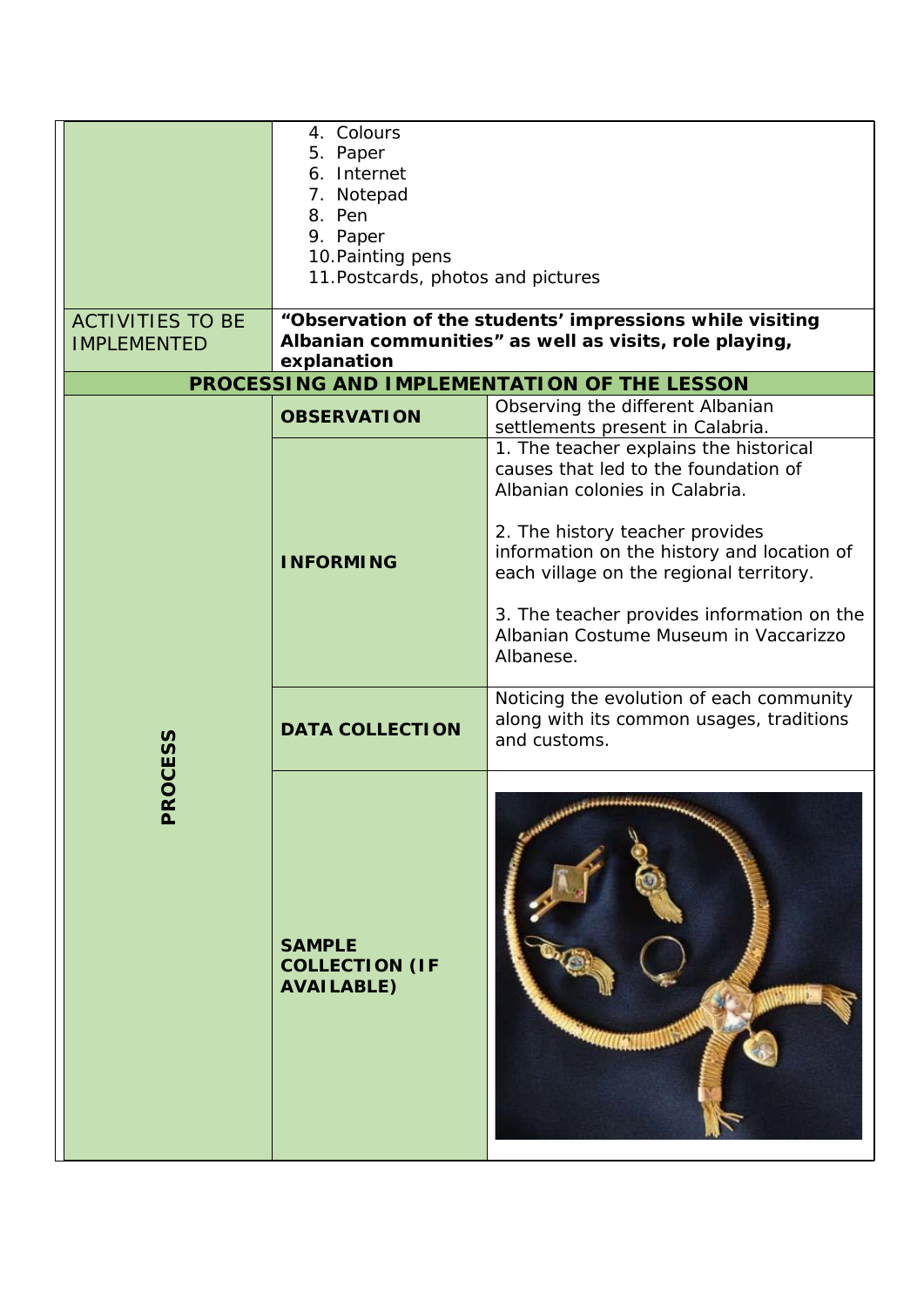|                         |                                                                                                                                                        |                | <b>PROCEDURE</b>                                                                    |  |  |
|-------------------------|--------------------------------------------------------------------------------------------------------------------------------------------------------|----------------|-------------------------------------------------------------------------------------|--|--|
| $\mathbf{1}$            | Preparing lesson or activity                                                                                                                           |                |                                                                                     |  |  |
|                         |                                                                                                                                                        |                | Students are encouraged to make comparisons between the visited villages during the |  |  |
|                         | development of the interdisciplinary learning.                                                                                                         |                |                                                                                     |  |  |
|                         | The students should:                                                                                                                                   |                |                                                                                     |  |  |
|                         |                                                                                                                                                        |                | Analyse the characteristics of the historic centres as well as costumes and         |  |  |
|                         | traditions still alive                                                                                                                                 |                |                                                                                     |  |  |
|                         | Recognize the mentioned historical figures and the visited architectural works<br>Bear in mind all the discussed common usages, customs and traditions |                |                                                                                     |  |  |
|                         |                                                                                                                                                        |                | Draw and relate the historical characters and the traditional customs               |  |  |
| $\overline{2}$          | Explaining topic                                                                                                                                       |                |                                                                                     |  |  |
| $\overline{3}$          | Inviting the discussion                                                                                                                                |                |                                                                                     |  |  |
| $\overline{\mathbf{4}}$ | Visiting the Arbrëschë Costume Museum                                                                                                                  |                |                                                                                     |  |  |
| 5                       | Producing works and artefacts                                                                                                                          |                |                                                                                     |  |  |
| $\overline{6}$          | Drawing conclusion                                                                                                                                     |                |                                                                                     |  |  |
|                         |                                                                                                                                                        | $\mathbf{1}$   | Visual Complementary Test -                                                         |  |  |
|                         |                                                                                                                                                        | $\overline{2}$ |                                                                                     |  |  |
| <b>EVALUATION</b>       |                                                                                                                                                        |                | Vocabulary Knowledge Test -                                                         |  |  |
|                         |                                                                                                                                                        | 3              | Making a story about the visit                                                      |  |  |
|                         | <b>Cecilia PERRI</b>                                                                                                                                   |                |                                                                                     |  |  |
|                         |                                                                                                                                                        |                | <b>HISTORY TEACHER</b>                                                              |  |  |